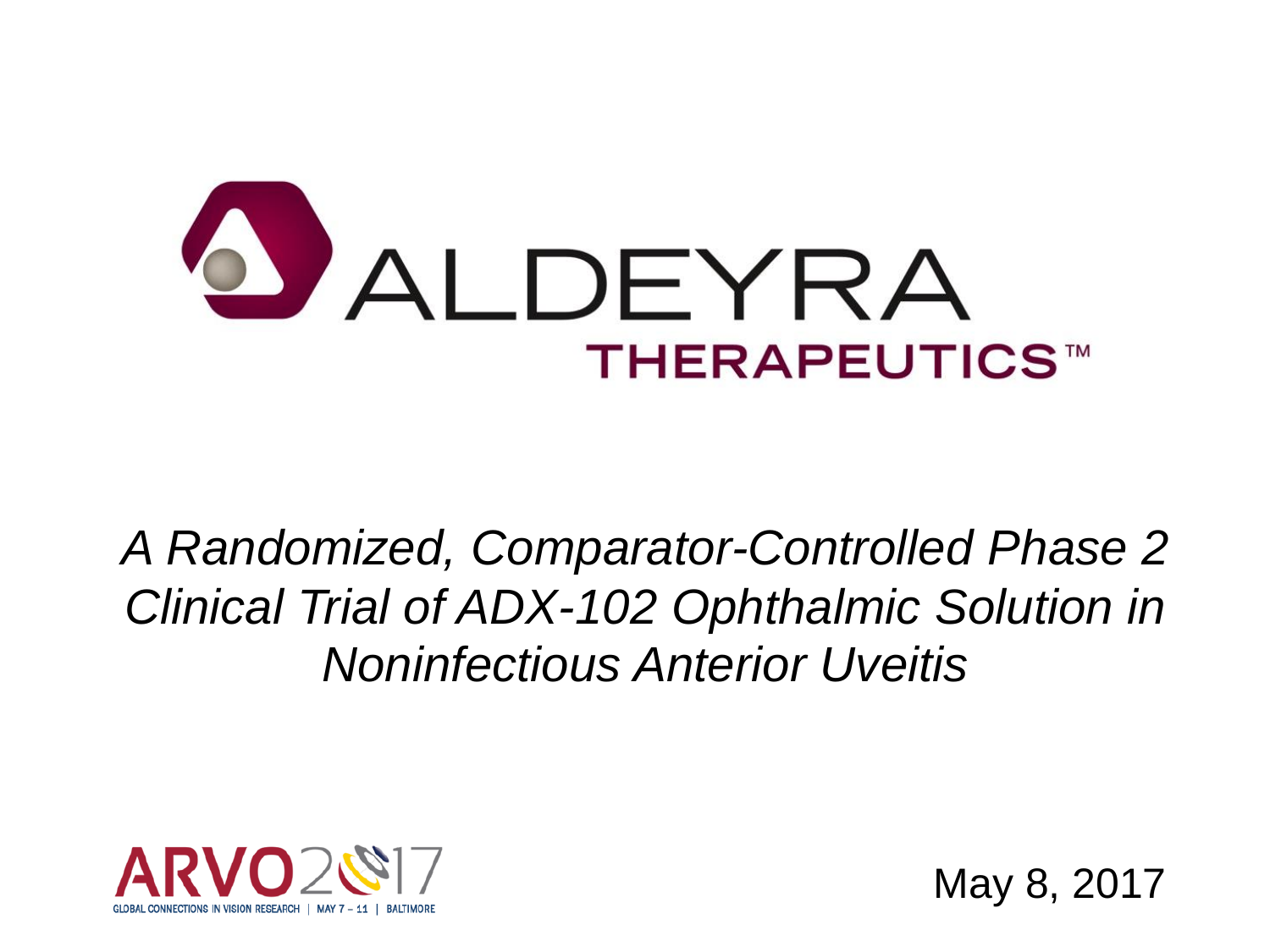

John D Sheppard, MD, MMSc President & Managing Partner, Virginia Eye Consultants Professor of Ophthalmology, Microbiology & Immunology Clinical Director, Thomas R Lee Ocular Pharmacology Lab Ophthalmology Residency Research Director Medical Director, Lions Eye Bank of Eastern Virginia Norfolk, Virginia



May 8, 2017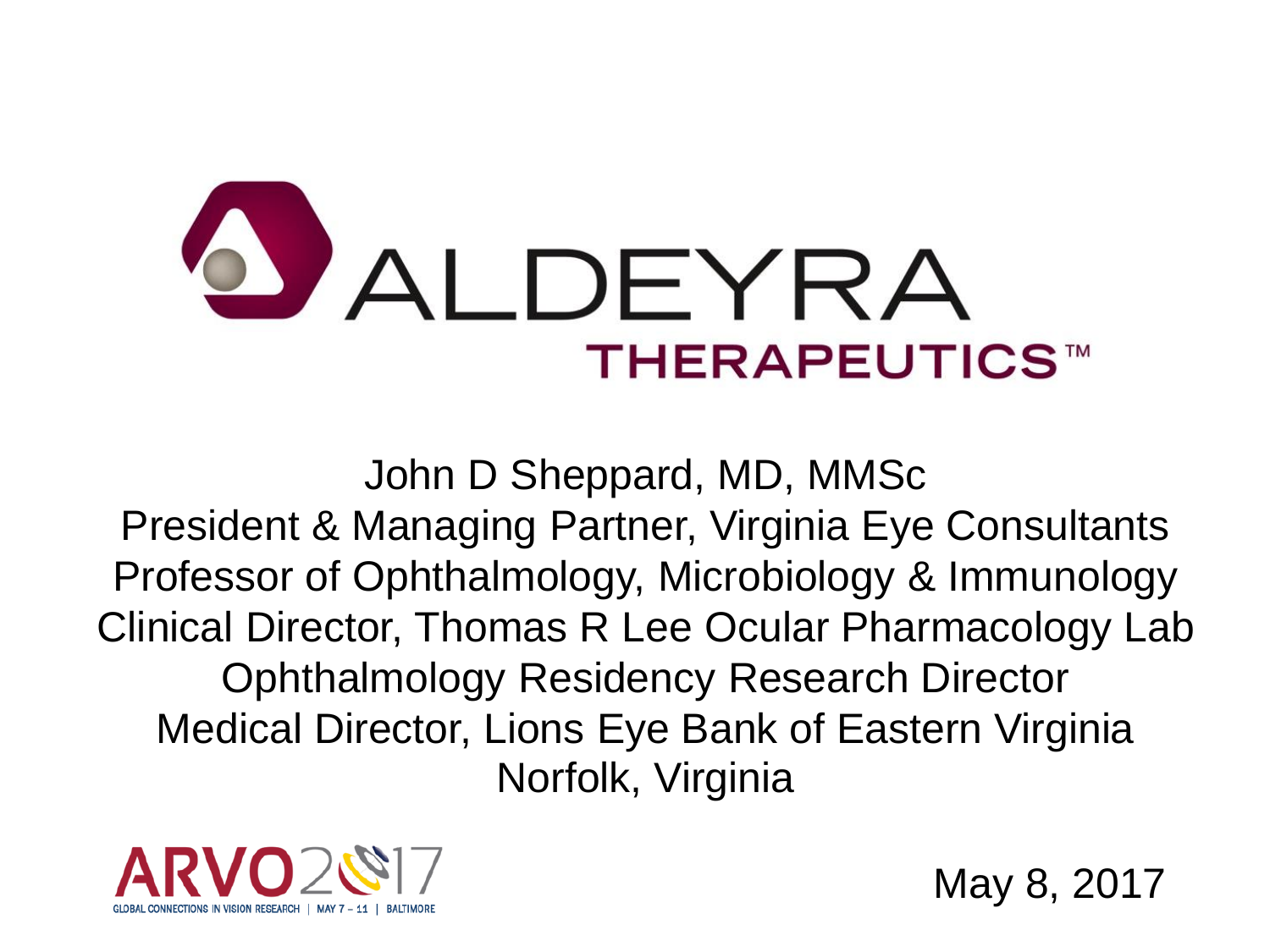## **Disclosures**

- Alcon: Research Grants, Speaker, Advisor
- Aldeyra Pharmaceuticals: Advisory Board, Clinical Research
- Allergan: Research Grants, Speaker, Advisory Board, Media Spokesman
- Bausch & Lomb, Ista, Valeant: Research Grants, Speaker, Advisory Boards
- Abbvie: Research, Advisor, Spokesman
- BioTissue: Advisory Board, Clinical Research
- Clearside Ophthalmics: Advisor, Research
- Doctors Allergy Formula: Advisor, Investor
- EyeGate Research: Advisory Board, Research, Shareholder, Speaker
- EyeRx Research: Clinical Research, Stock Ownership
- Imprimis Pharma: Advisory Board
- Isis Pharmaceuticals: Research, Advisory Board
- Inspire/Merck Pharmaceuticals: Research, Speaker, Advisory Board
- Insite: Research Grants
- Kala Pharmaceuticals: Research, Advisory Board
- Kowa Pharmaceuticals: Advisor
- Lacrisciences: Shareholder, Advisor
- LayerBio: Advisor, Investor
- Lumenis: Speaker
- Lux Biosciences: Advisory, Research Grants
- MG Therapeutics: Advisory Board
- Provision Network: Owner
- NovaBay: Advisory Board, Researcher
- Novartis/Ciba Vision: Speaker, Advisor
- NiCox: Advisory Board
- Omeros: Advisory Board
- OcuCure: Advisory Board, Shareholder
- OcuHub: Advisor, Investor
- Oculeve: Advisor, Clinical Research
- Pfizer: Research, Speaker
- RPS: Advisory, Research, Investor
- Rutech: Clinical Investigator, Advisory Board
- Santen: Research, Speaker, Advisory Board
- Shire, SarCode Biosciences: Advisory Board, Shareholder, Research Grant
- Synedgen: Advisory Board
- Science Based Health: Research, Advisory, Spokesman
- Seniu: Research Grants
- Srathspey Crowne: Investor
- Stemnion: Advisory Board, Investigator
- Talia Technology: Speaker, Advisory Board
- Tear Lab: Advisory Board, Speaker, Shareholder
- Tear Science: Advisory Board, Speaker
- Topcon: Clinical Research Grant
- Topivert: Consultant
- Vistakon: Advisory Board, Clinical Research
- Xoma, Servier: Clinical Investigator, Advisor
- 1-800-DOCTORS: Advisory Board, Shareholder
- Virginia Eye Consultants & Surgery Center: Owner



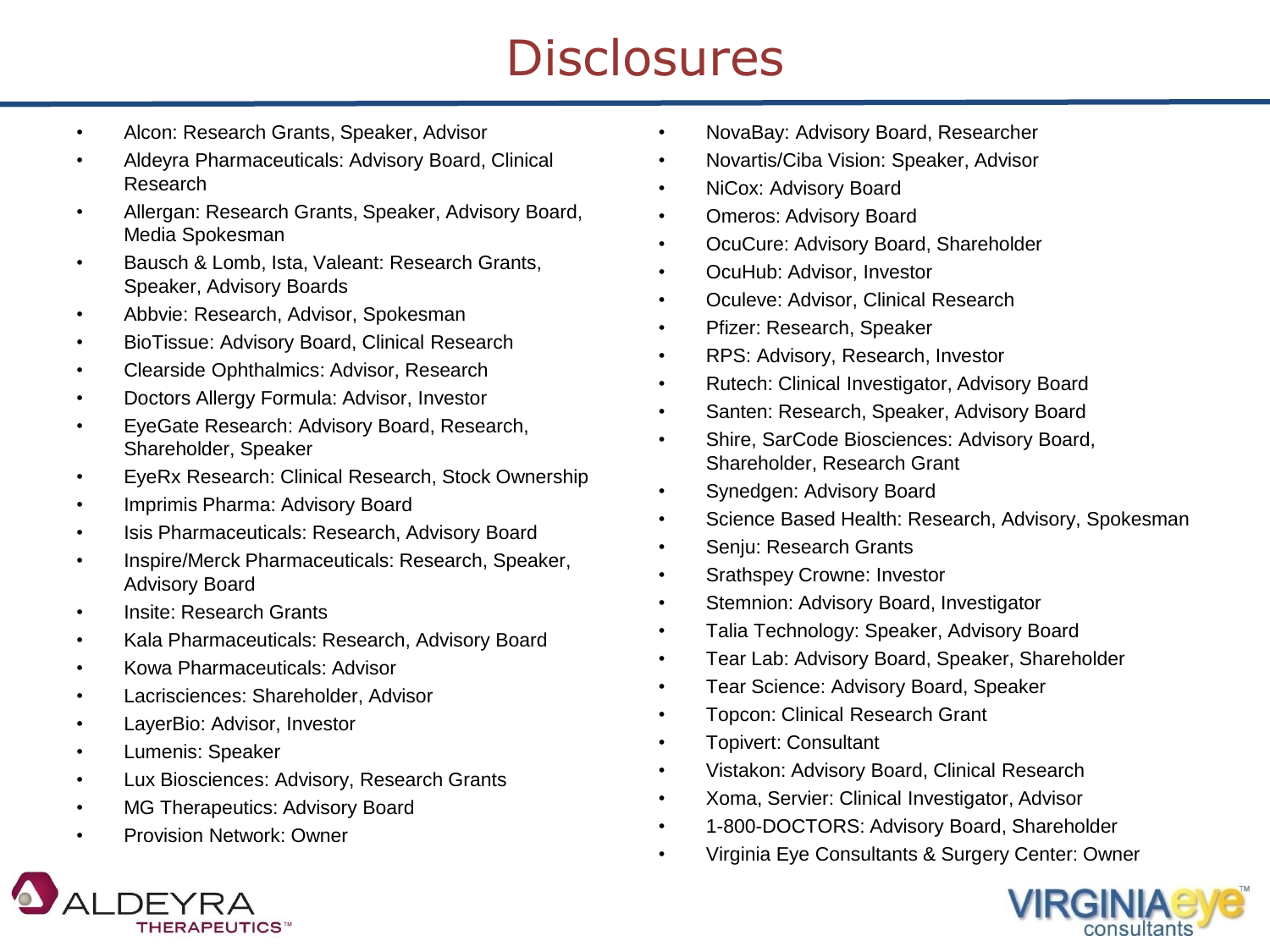

#### Aldehydes Are Mediators of Disease

- Directly toxic, modify cellular constituents, and pro-inflammatory
- Metabolized by enzymes called aldehyde dehydrogenases
- High levels are implicated in inflammatory diseases and in inborn errors of metabolism with genetic mutations in aldehyderelated enzymes

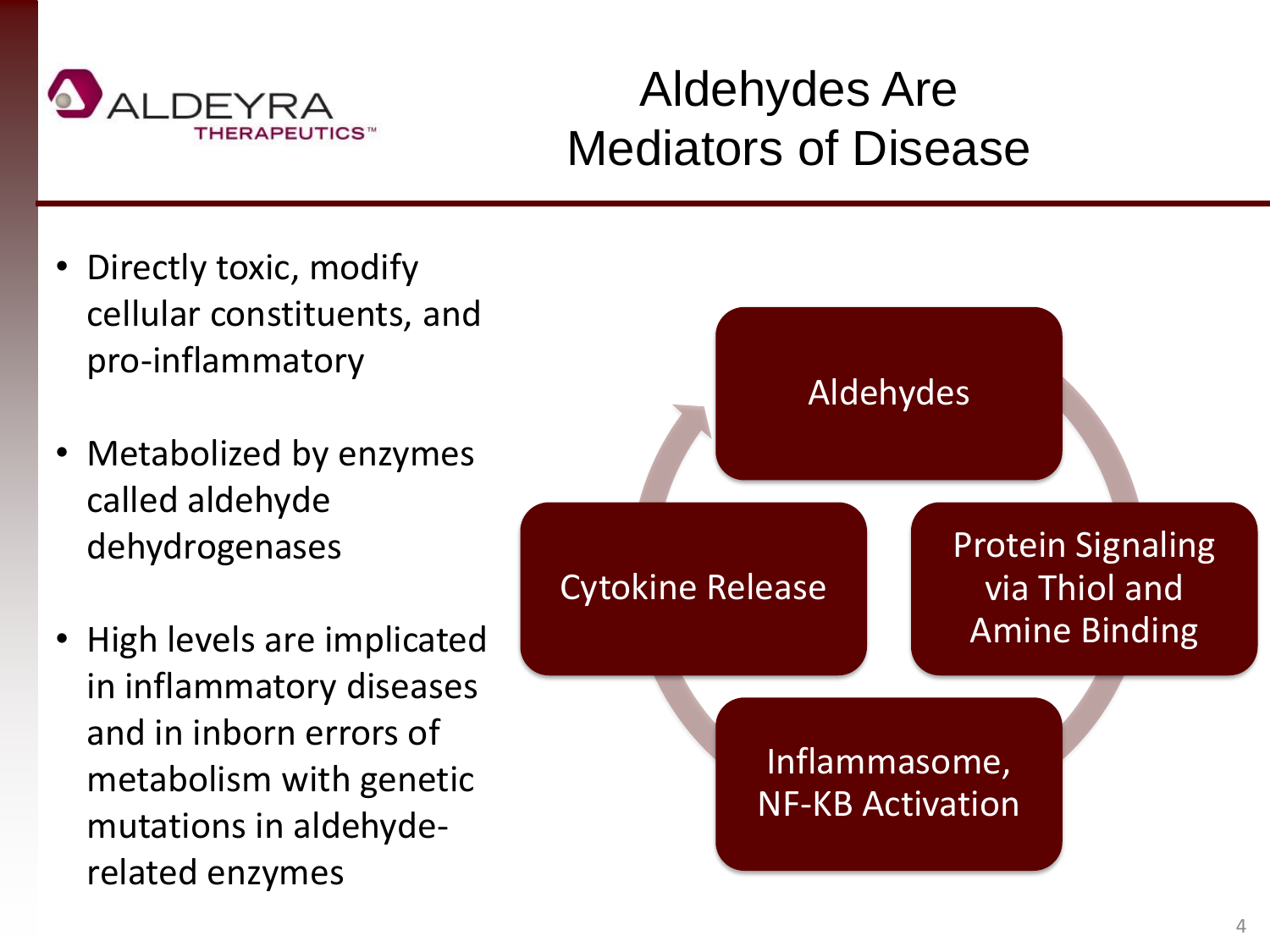

# Aldehyde Traps: A Novel Therapeutic Approach



Aldeyra is not aware of any similar technology, and is developing a series of novel aldehyde traps.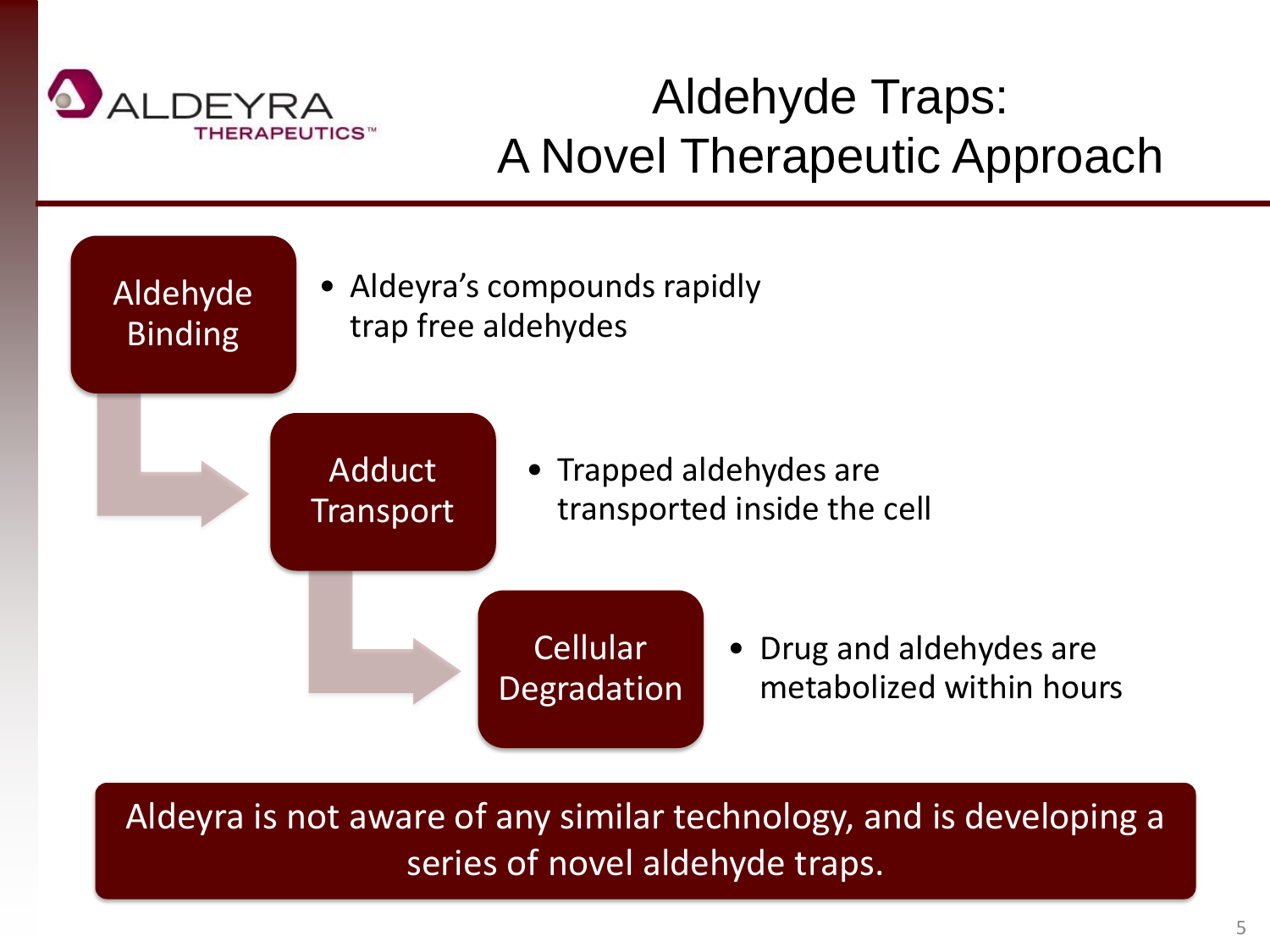

## The Aldehyde Trap Ocular Anti-Inflammatory Platform



ADX-102 (previously NS2) has demonstrated activity in the two major types of inflammation, and thus has potential efficacy in a wide variety of inflammatory disease.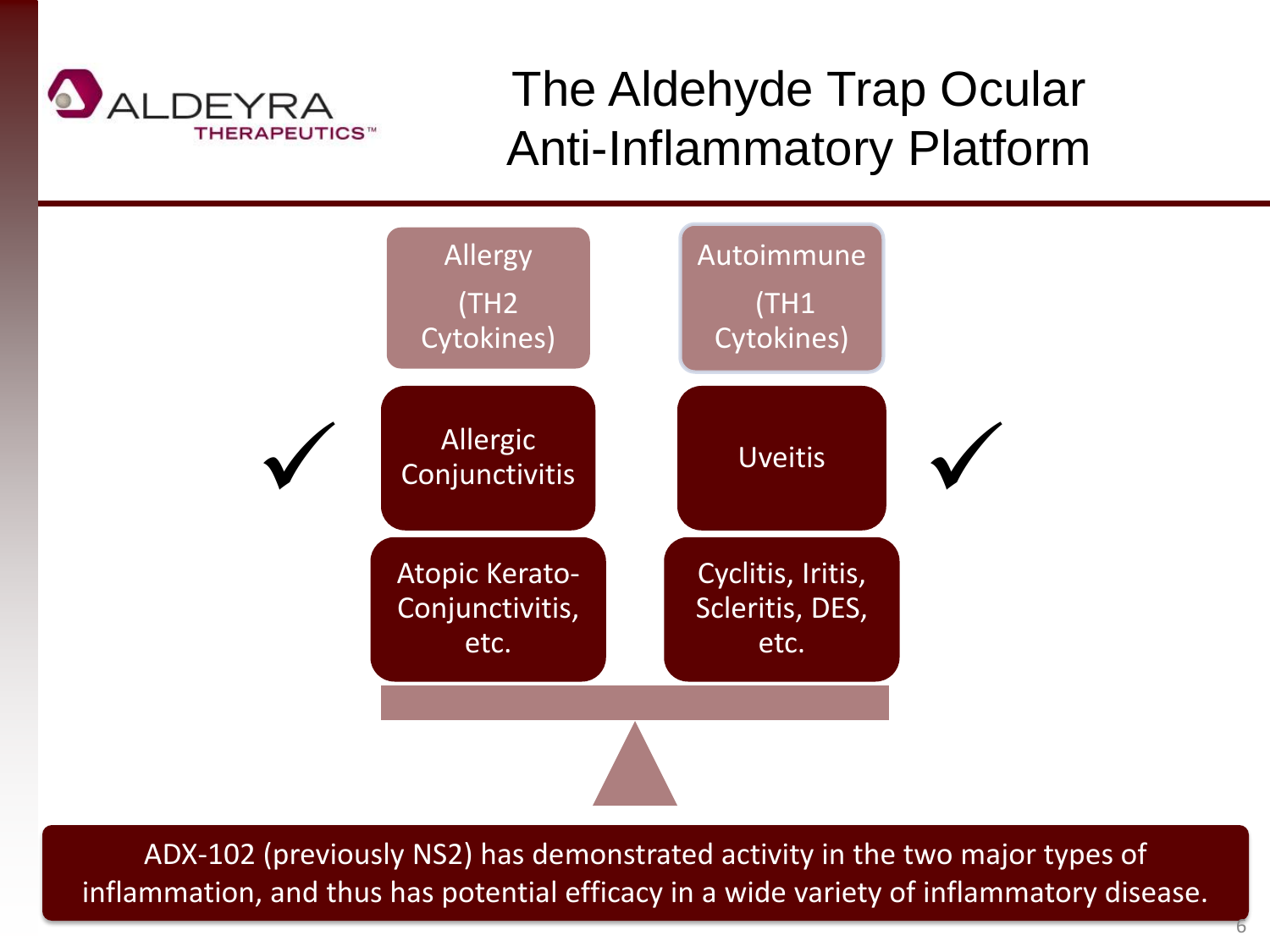

Noninfectious Anterior Uveitis Phase 2 Clinical Design

7

| <b>Dosing</b>                   | ADX-102 0.5% Topical Ocular<br>Pred Forte® 1% Topical Ocular                                                                                                              |  |  |
|---------------------------------|---------------------------------------------------------------------------------------------------------------------------------------------------------------------------|--|--|
| <b>Randomized</b>               | <b>Active-Controlled 1:1:1</b><br><b>ADX-102 QID,</b><br>$\bullet$<br>Pred Forte <sup>®</sup> QID Taper,<br>$\bullet$<br>ADX-102 QID + Pred Forte® BID Taper<br>$\bullet$ |  |  |
| <b>Enrollment</b>               | 45 Patients with Active Disease                                                                                                                                           |  |  |
| <b>Treatment</b><br><b>Time</b> | <b>6 Weeks</b>                                                                                                                                                            |  |  |
| <b>Endpoints</b>                | <b>Cell Count, Flare, Symptoms</b>                                                                                                                                        |  |  |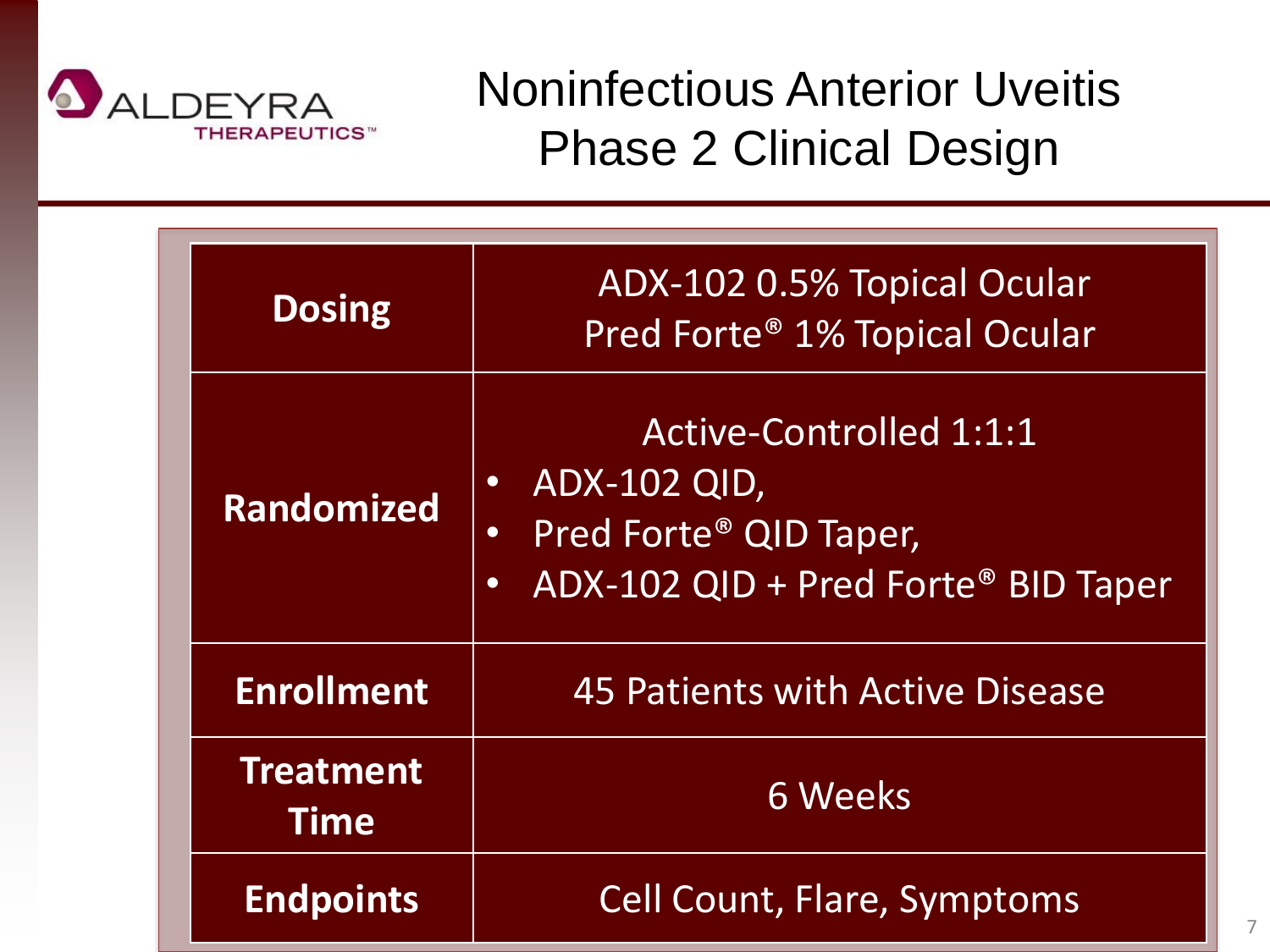

#### ADX-102 Comparable to Corticosteroid in NAU Phase 2

|                                         | <b>ADX-102</b><br>$(n=15)$ | <b>Pred Forte</b><br>$(n=13)$ | ADX-102+<br><b>Pred Forte</b><br>$(n=16)$ |
|-----------------------------------------|----------------------------|-------------------------------|-------------------------------------------|
| Week 2 Cell Grade<br>O                  | 5(33%)                     | 4 (31%)                       | 5(31%)                                    |
| <b>Week 8 Cell Grade</b><br>O           | 7(47%)                     | 6(46%)                        | 7(44%)                                    |
| $\geq 1$ Cell Grade<br><b>Reduction</b> | 8 (53%)                    | 6(46%)                        | $8(50\%)$                                 |
| <b>Rescue Medication</b><br>Required    | $\overline{3}$ (20%)       | 5(38%)                        | $\overline{4(25%)}$                       |

- Grade  $0 =$  cell count of zero or one in anterior chamber
- Patients were rescued at investigator discretion if no improvement or worsening of cell count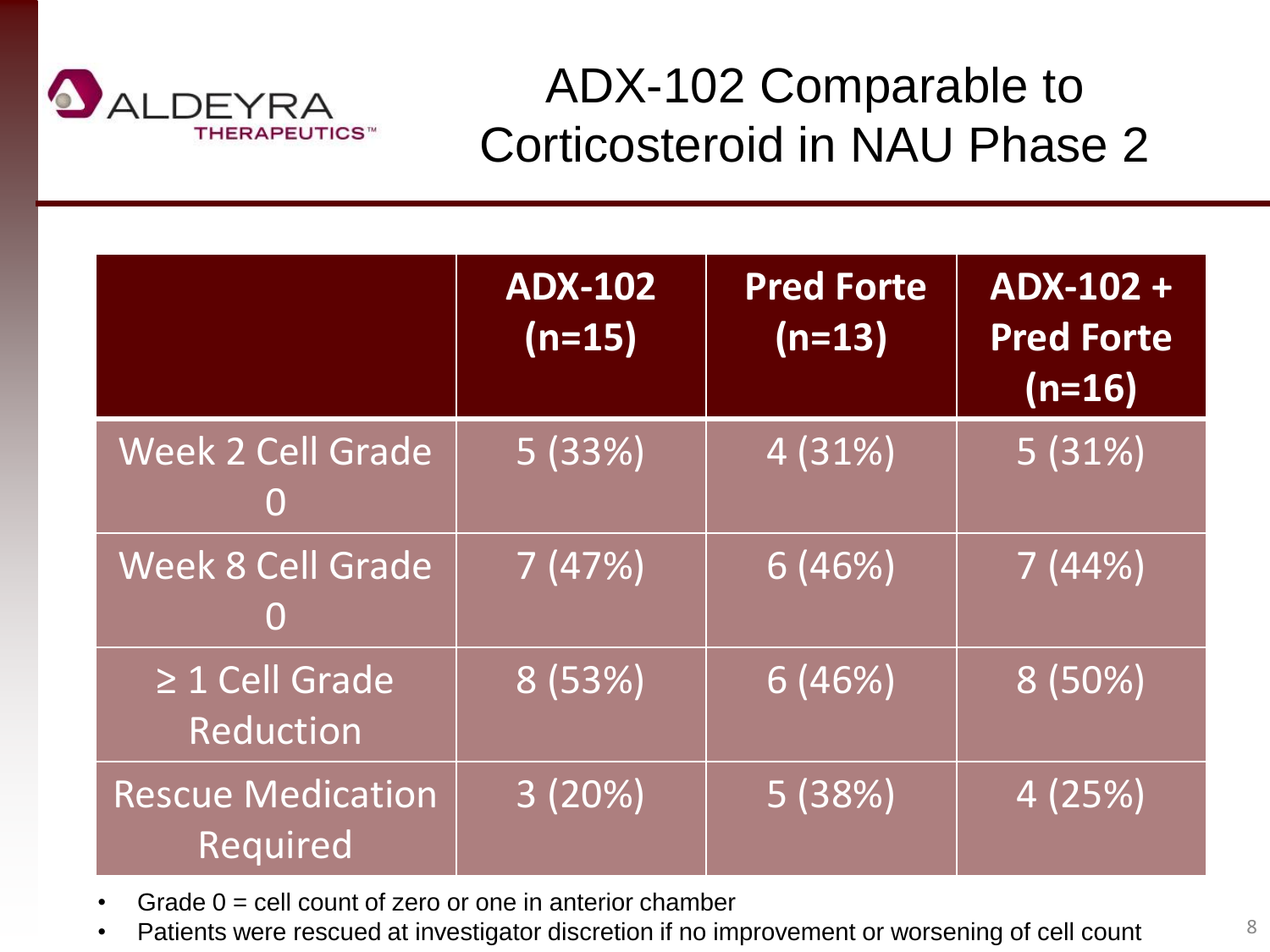

#### ADX-102 Reduced Inflammation in NAU Phase 2

**Change from Baseline in Anterior Chamber Cell Grade over Time**

(ITT Population, Last Observation Carried Forward)



ADX-102 monotherapy effective in the treatment of noninfectious anterior uveitis, with an efficacy profile similar to corticosteroid monotherapy in a Phase 2 clinical trial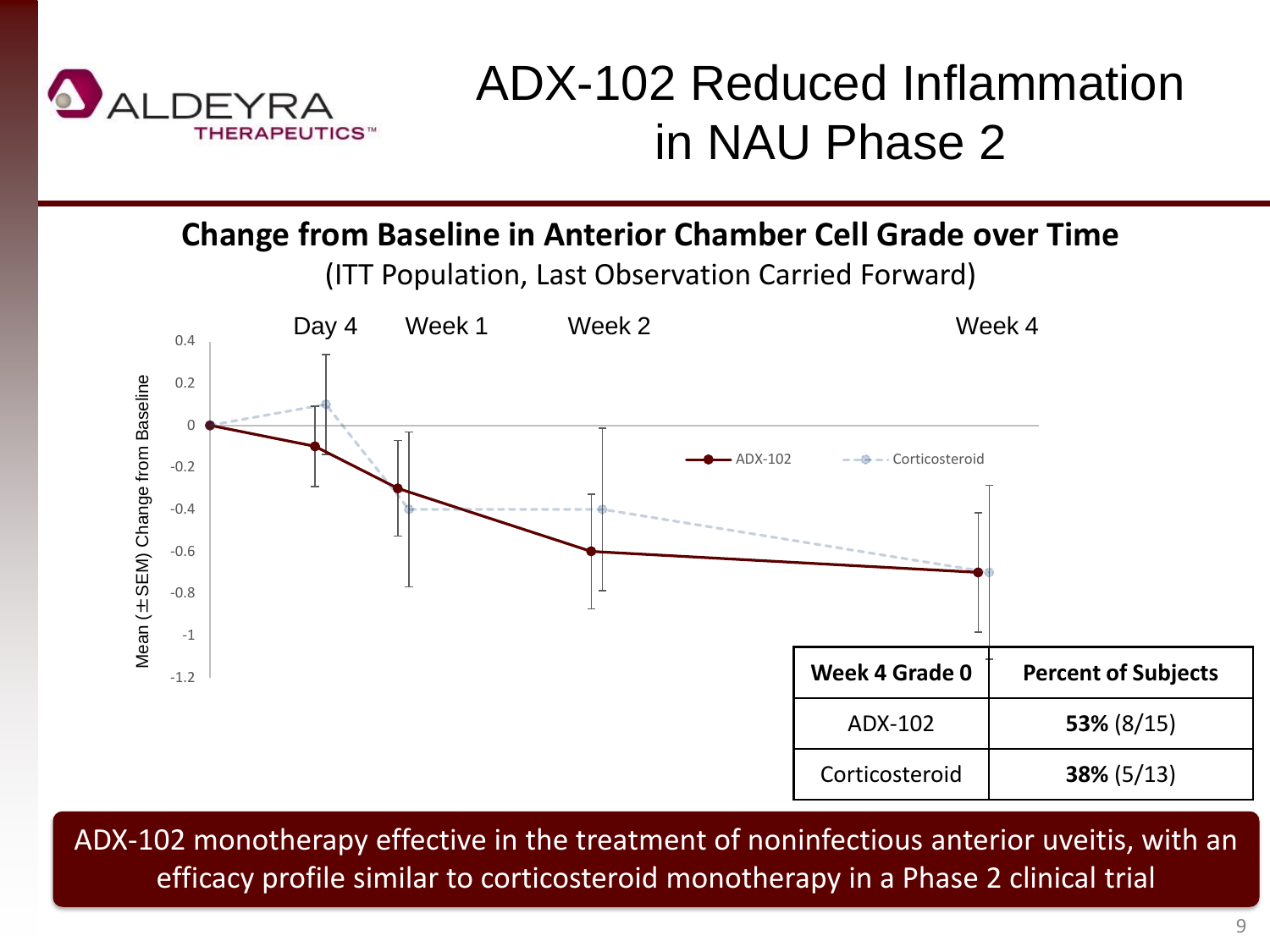

#### ADX-102 Comparable to Corticosteroid in NAU Phase 2

Baseline-Adjusted 95% Confidence Interval of Difference in Means at Week 2 (mITT Population, Last Observation Carried Forward)\*



\*Modified intent-to-treat population excludes one patient that was found to have history of ovarian cancer within past five years; Tukey HSD post-hoc analysis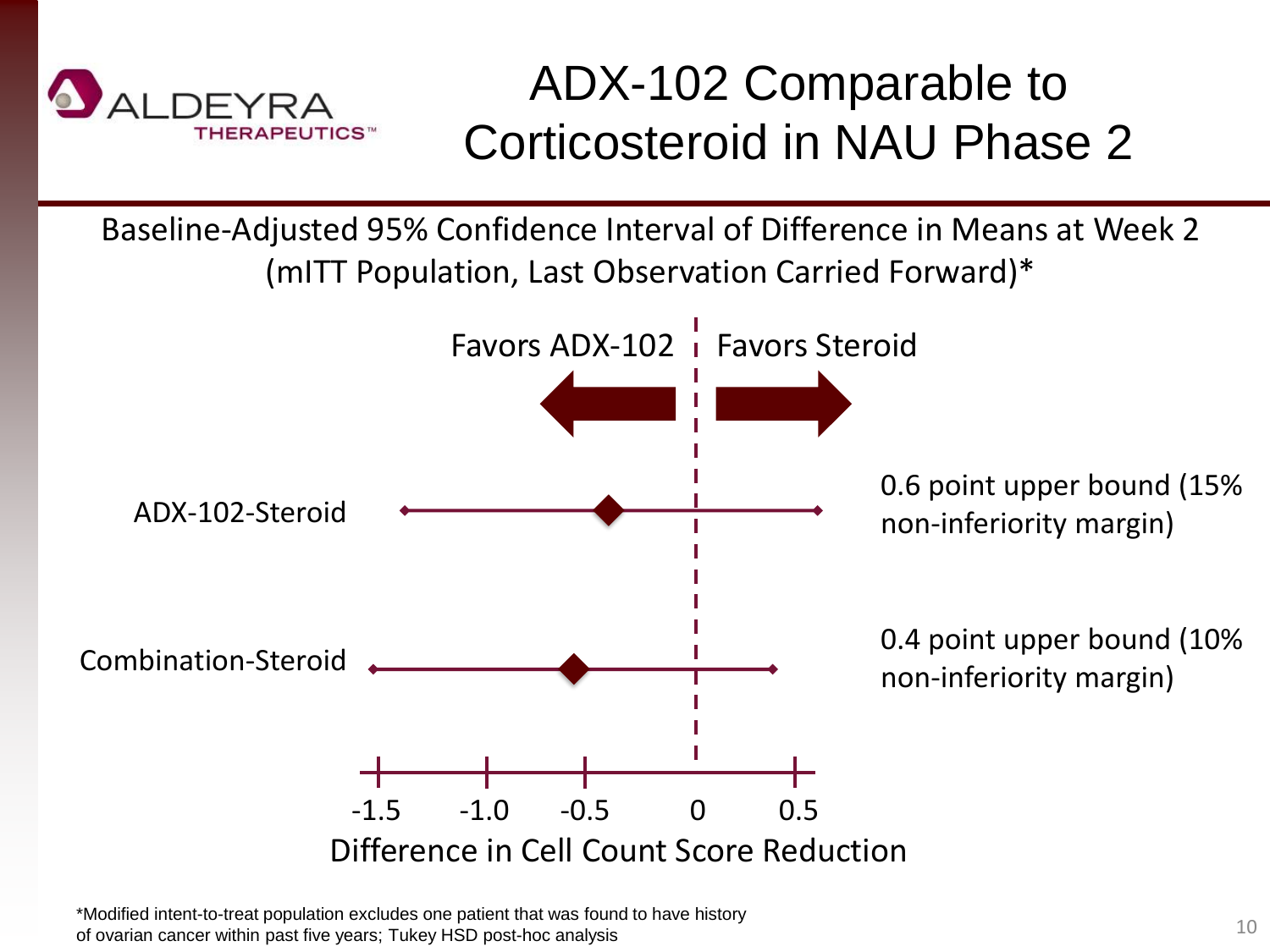#### ADX-102 Sustained Grade 0 Responses **ALDEYRA** Time to ACC Treatment Success **THERAPEUTICS™**



Time to treatment success--defined as the number of days from the initiation of study drug to the date that the anterior chamber cell grade reached and sustained a grade of 0--is estimated using the method of Kaplan-Meier. Subjects who do not experience treatment success are censored at the date of discontinuation from treatment, final office visit, or rescue. Differences between treatment groups and the Pred Forte group are assessed using a log-rank test (K-M). Log-rank p value 0.759 ADX-102 vs Pred Forte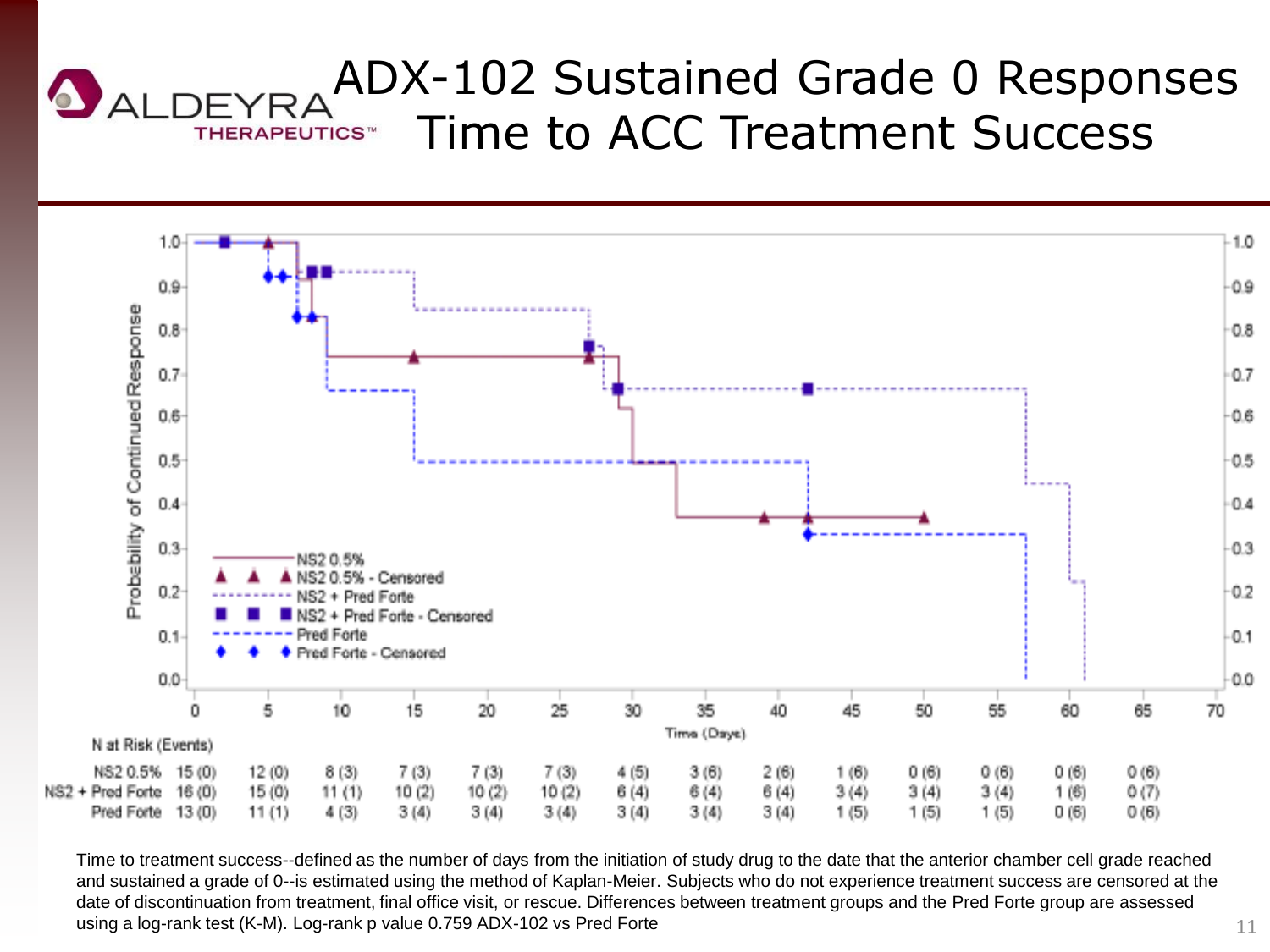

#### ADX-102 Time to ACC Grade Reduction



Time to cell grade reduction--defined as the number of days from the initiation of study drug to the date that the anterior chamber cell grade reached a grade of at least one less than baseline and did not increase thereafter-- is estimated using the method of Kaplan-Meier. Subjects who do not experience cell grade reduction are censored at the date of discontinuation from treatment, final office visit, or rescue. Differences between treatment groups and the Pred Forte group are assessed using a log-rank test (K-M). Log-rank p value 0.650 ADX-102 vs Pred Forte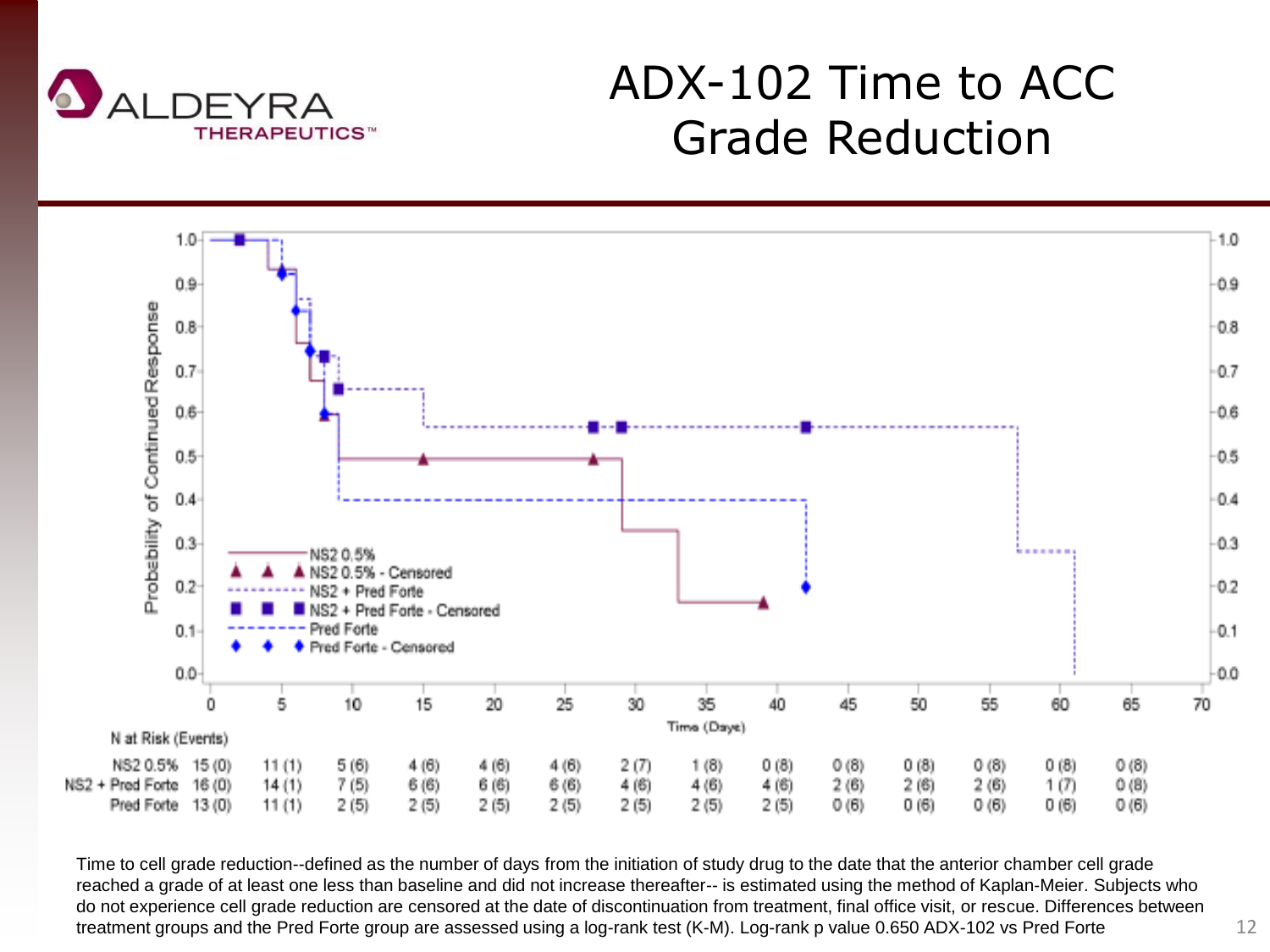

## ADX-102 Did Not Increase Intraocular Pressure in this Noninfectious Anterior Uveitis Phase 2 Clinical Trial

Change from Baseline in Intraocular Pressure (mmHg) over Time (Safety Population)



Increase in intraocular pressure, which may lead to glaucoma, is a major corticosteroid toxicity that is not apparent with ADX-102.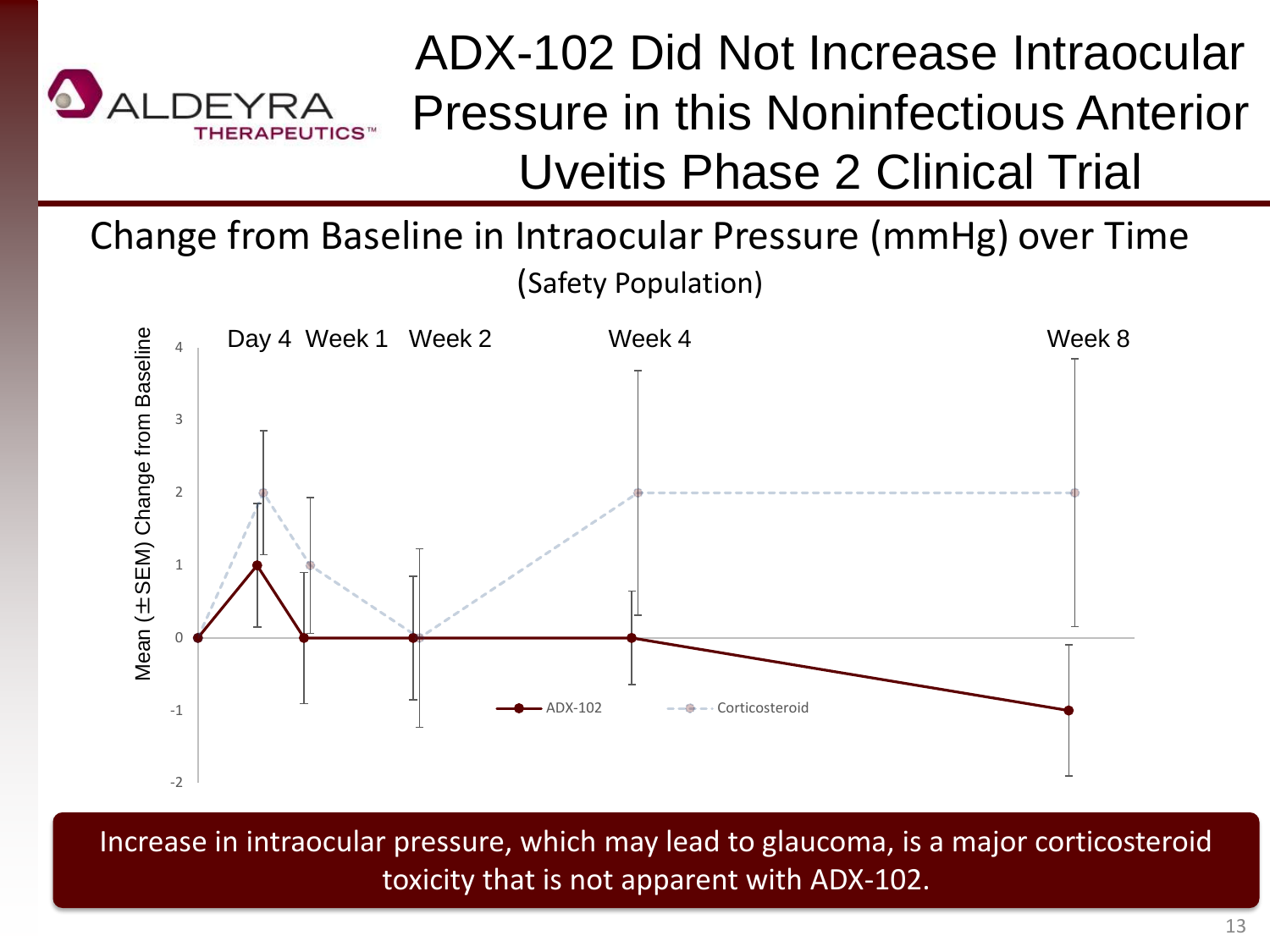

- No statistically significant differences\* for anterior chamber cell count or flare were observed between groups in:
	- Time to sustained grade of 0
	- Proportion of subjects with sustained grade 0
	- Time to sustained reduction of ≥1-point grade
	- Subject proportion with sustained ≥1-point grade reduction
- Post hoc inference testing showed that the Least Square mean change from Baseline in ACC grade for the ADX-102 and combination treatment groups was consistently greater than the Pred Forte group
- ADX-102 Comparable to Corticosteroid in Noninfectious Anterior Uveitis Phase II Study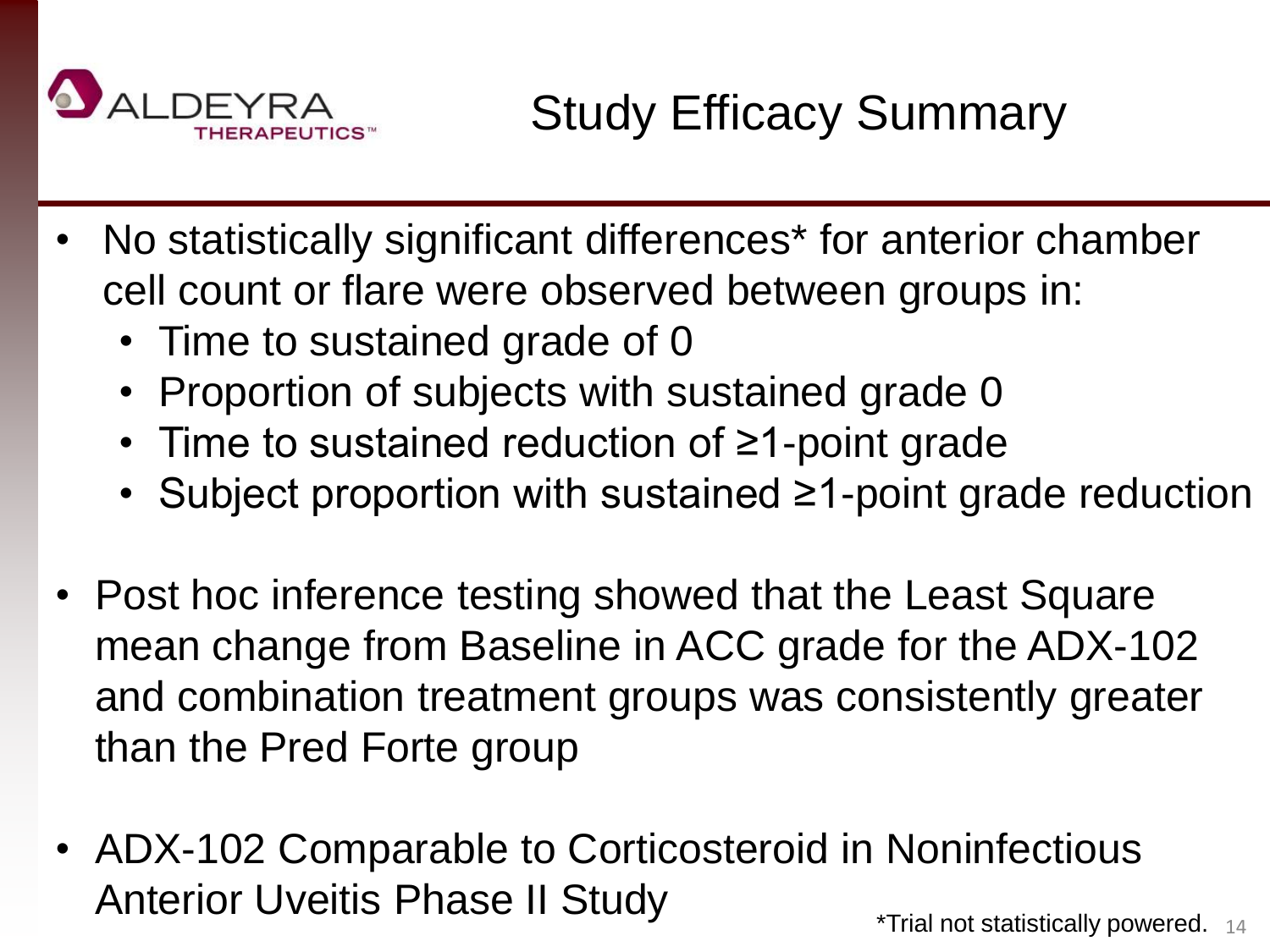

- Overall, safety findings indicate ADX-102 0.5% ophthalmic solution was well tolerated over a 6-week treatment duration
- No safety issues anticipated for future studies of topical ADX-102 in subjects with anterior uveitis:
	- No SAEs during study
	- Most TEAEs were mild or moderate
	- TEAEs most commonly related to ocular irritation
- Aligned with the previous clinical studies, no IOP increases were identified with ADX-102 0.5% in this study
- ADX-102 Generally Well-Tolerated in Noninfectious Anterior Uveitis Patients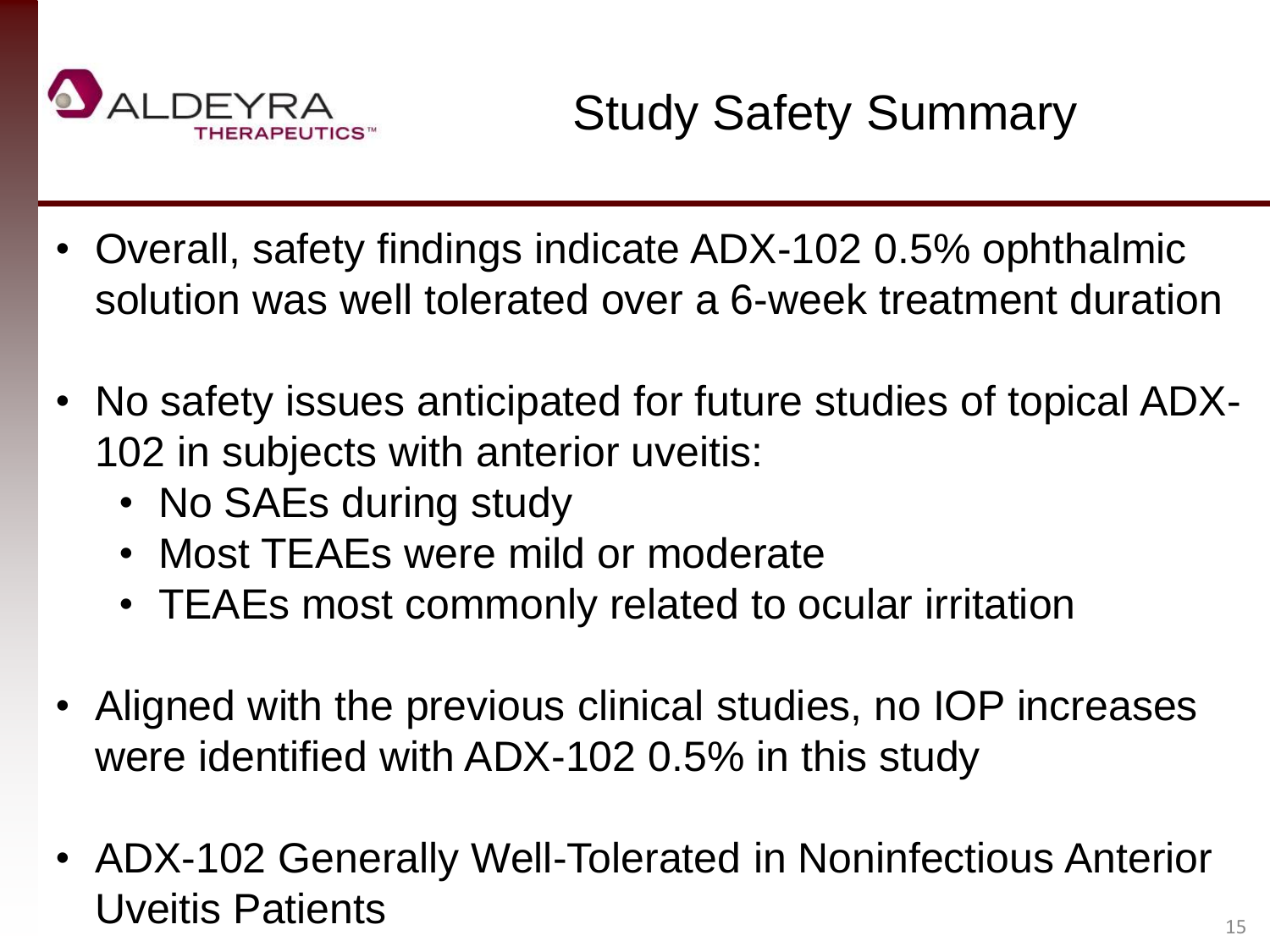

**Conclusions** 

- These results suggest that ADX-102 treatment alone, or in combination with 1% Pred Forte®, was effective in the treatment of Noninfectious Anterior Uveitis
- ADX-102 efficacy profile is similar to that of 1% Pred Forte® monotherapy in this clinical trial
- ADX-102 Ophthalmic Solution is currently being studied in a Phase 3 study in Noninfectious Anterior Uveitis